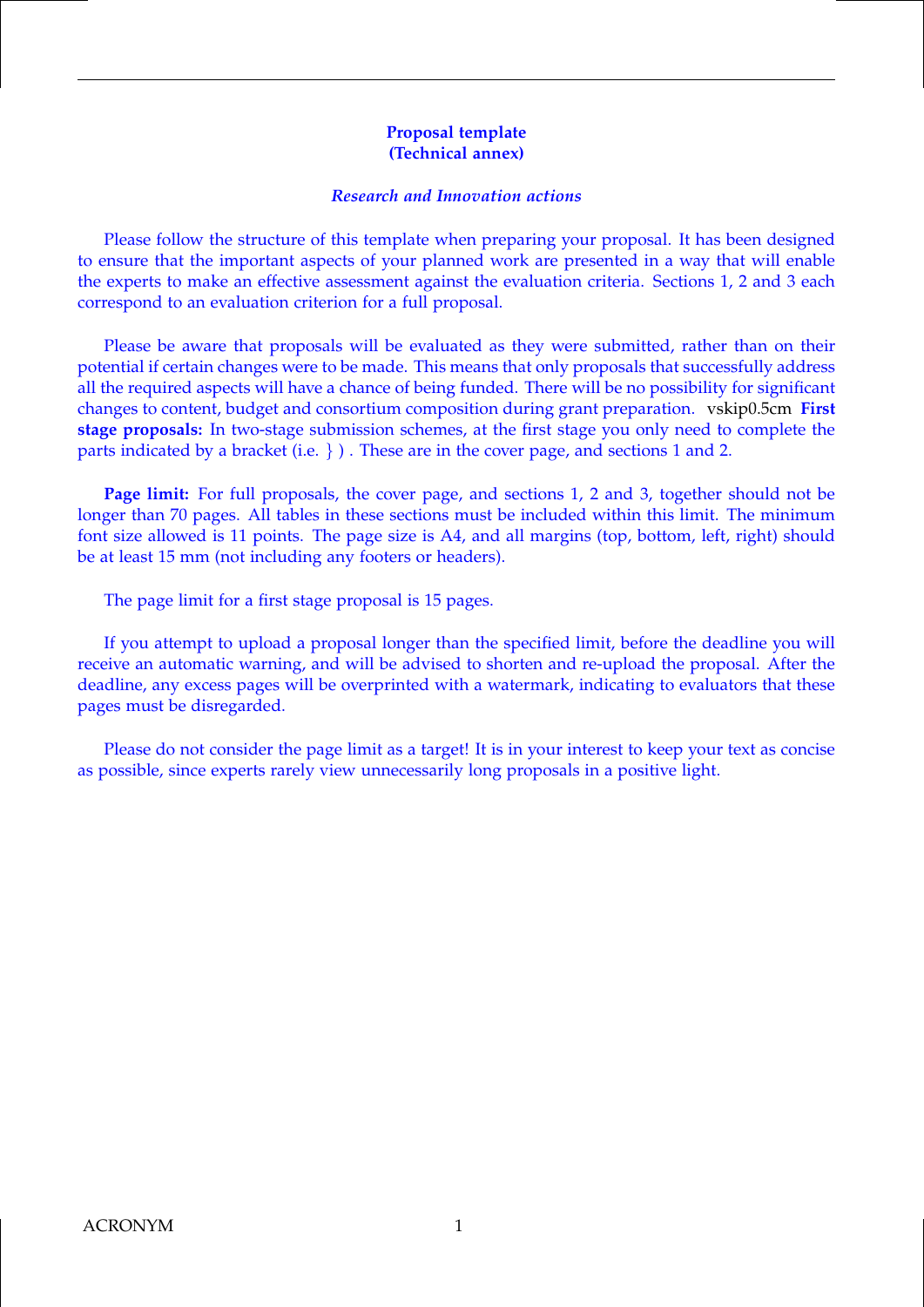### Full Title of the Proposal (<200 chars)

### ACRONYM

Maximum length for Sections 1,2,3: 70 pages including all tables.

Please use the same participant numbering as that used in the administrative proposal forms. (Not applicable in the case of stage-1 proposals in two stage schemes.)

For first stage proposals, please note that this table will be used to check whether or not you comply with any minimum requirements linked to participation as set out in the eligibility criteria of the relevant work programme.

| Participant no. | <b>Organization name</b>  | <b>Short name</b>   Country |          |
|-----------------|---------------------------|-----------------------------|----------|
| 1 (Coordinator) | University of Coordinator | UoC                         | Country1 |
|                 | University of partner 2   | UoP2                        | Country2 |
|                 | University of partner 3   | UoP3                        | Country3 |

### **Table of Contents**

| $\mathbf{1}$   | Excellence                                                                                          | $\overline{\mathbf{3}}$  |
|----------------|-----------------------------------------------------------------------------------------------------|--------------------------|
|                | 1.1                                                                                                 | $\overline{\phantom{a}}$ |
|                | 1.2                                                                                                 | $\overline{3}$           |
|                | 1.3                                                                                                 | $\overline{3}$           |
|                | 1.4                                                                                                 | $\overline{4}$           |
| $2^{\circ}$    | Impact                                                                                              | $\overline{4}$           |
|                | 2.1                                                                                                 | $\overline{4}$           |
|                | $2.2\phantom{0}$                                                                                    | $\overline{4}$           |
| 3              | Implementation                                                                                      | 6                        |
|                | Work plan – Work packages, deliverables, and milestones 6<br>3.1                                    |                          |
|                | 3.2                                                                                                 |                          |
|                | 3.3                                                                                                 | 13                       |
|                | 3.4                                                                                                 | 13                       |
| $\overline{4}$ | Members of the consortium                                                                           | 15                       |
|                | 4.1                                                                                                 | 15                       |
|                | Third parties involved in the project (including use of third party resources) $\dots \dots$<br>4.2 | 15                       |
| 5              | <b>Ethics and Security</b>                                                                          | 16                       |
|                | 5.1                                                                                                 |                          |
|                | 5.2                                                                                                 |                          |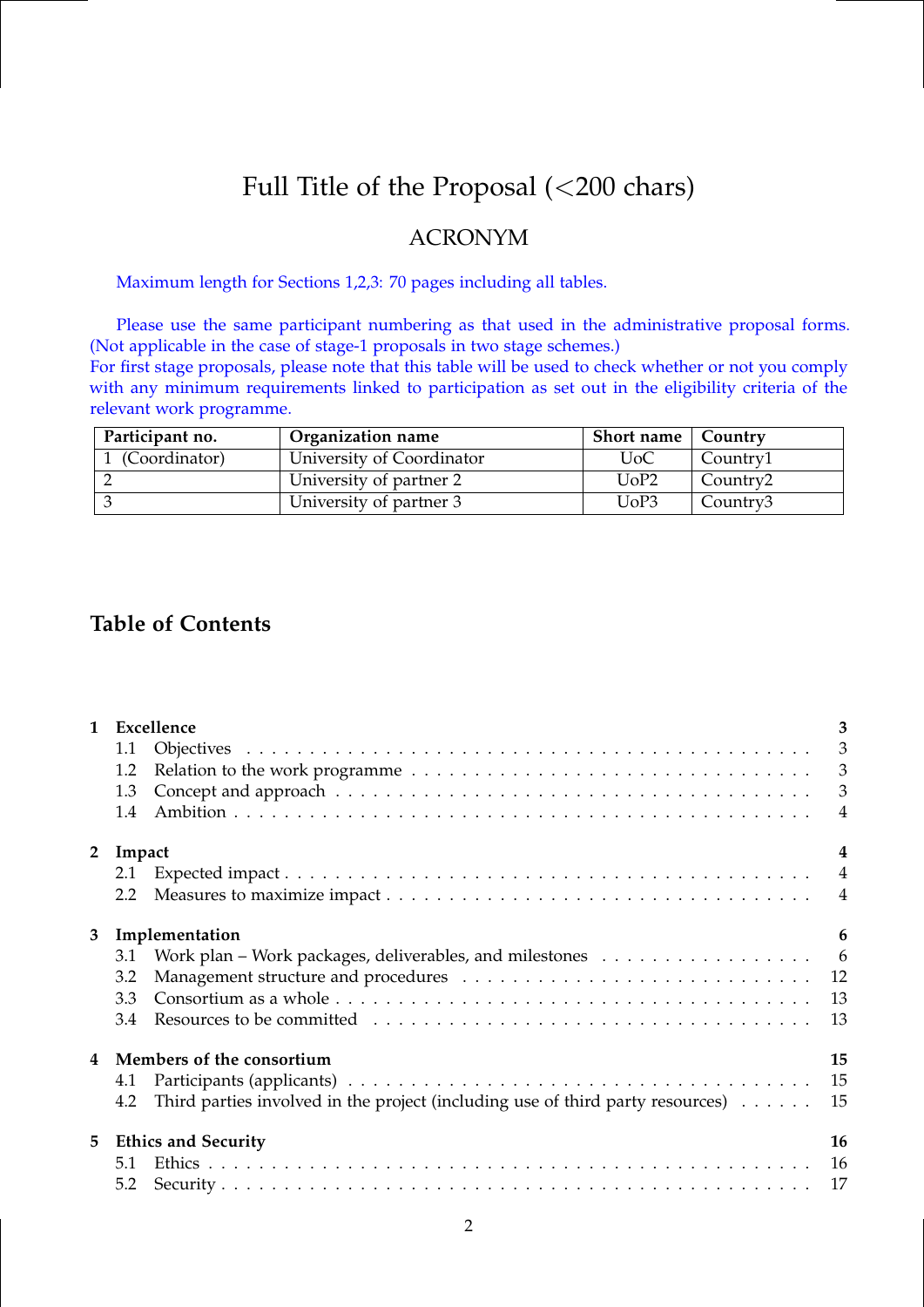**semme**bjectives

sec:relation-to-work-programme

sec:relation-to-work-progsemmeb jectives

sec:concept

### **1 Excellence**

Your proposal must address a work programme topic for this call for proposals. *This section of your proposal will be assessed only to the extent that it is relevant to that topic.*

### **1.1 Objectives**

• Describe the specific objectives for the project<sup>1</sup>, which should be clear, measurable, realistic and achievable within the duration of the project. Objectives should be consistent with the expected exploitation and impact of the project (see section 2).

### **1.2 Relation to the work programme**

• Indicate the work programme topic to which your proposal relates, and explain how your proposal addresses the specific challenge and scope of that topic, as set out in the work programme.

### **1.3 Concept and approach**

- Describe and explain the overall concept underpinning the project. Describe the main ideas, models or assumptions involved. Identify any trans-disciplinary considerations;
- Describe the positioning of the project e.g. where it is situated in the spectrum from idea to application, or from "lab to market". Refer to Technology Readiness Levels where relevant. (See General Annex G of the work programme);
- Describe any national or international research and innovation activities which will be linked with the project, especially where the outputs from these will feed into the project;
- Describe and explain the overall approach and methodology, distinguishing, as appropriate, activities indicated in the relevant section of the work programme, e.g. for research, demonstration, piloting, first market replication, etc;
- Where relevant, describe how sex and/or gender analysis is taken into account in the project's content.

*Sex and gender refer to biological characteristics and social/cultural factors respectively. For guidance on methods of sex / gender analysis and the issues to be taken into account, please refer to http://ec.europa.eu/research/sciencesociety/gendered-innovations/index en.cfm*

<sup>&</sup>lt;sup>1</sup>The term project used in this template equates to an action in certain other Horizon 2020 documentation.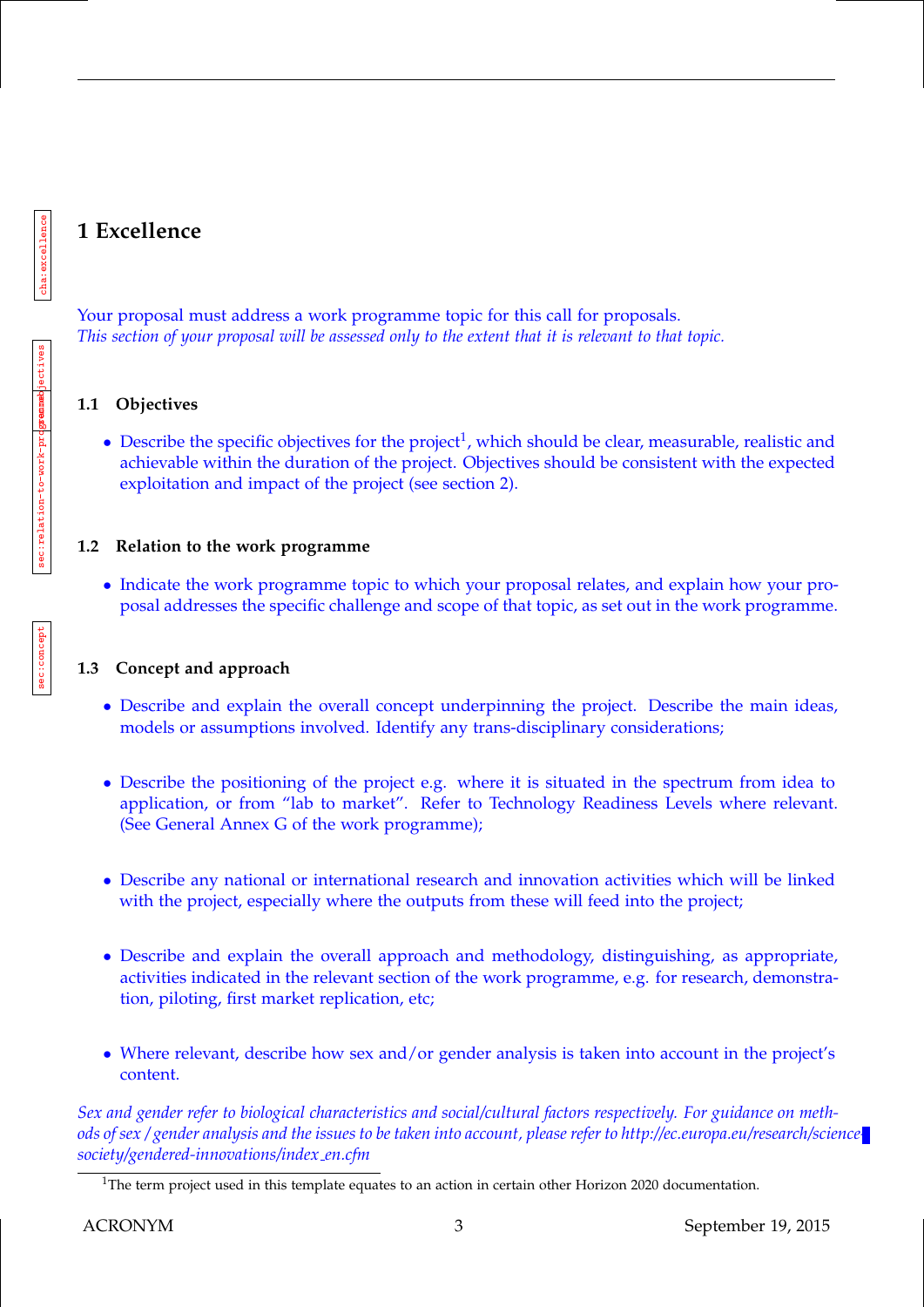sec:ambition

sec:ambiti

### **1.4 Ambition**

- Describe the advance your proposal would provide beyond the state-of-the-art, and the extent the proposed work is ambitious. Your answer could refer to the ground-breaking nature of the objectives, concepts involved, issues and problems to be addressed, and approaches and methods to be used.
- Describe the innovation potential which the proposal represents. Where relevant, refer to products and services already available on the market. Please refer to the results of any patent search carried out.

### **2 Impact**

### **2.1 Expected impact**

*Please be specific, and provide only information that applies to the proposal and its objectives. Wherever possible, use quantified indicators and targets.*

- Describe how your project will contribute to:
	- **–** the expected impacts set out in the work programme under the relevant topic.
	- **–** improving innovation capacity and the integration of new knowledge (strengthening the competitiveness and growth of companies by developing innovations meeting the needs of European and global markets; and, where relevant, by delivering such innovations to the markets;
	- **–** any other environmental and socially important impacts (if not already covered above).
- Describe any barriers/obstacles, and any framework conditions (such as regulation and standards), that may determine whether and to what extent the expected impacts will be achieved. (This should not include any risk factors concerning implementation, as covered in section 3.2.)

### **2.2 Measures to maximize impact**

### **Dissemination and exploitation of results**

• Provide a draft "plan for the dissemination and exploitation of the project's results" (unless the work programme topic explicitly states that such a plan is not required). For innovation actions describe a credible path to deliver the innovations to the market. The plan, which should be proportionate to the scale of the project, should contain measures to be implemented both during and after the project.

*Dissemination and exploitation measures should address the full range of potential users and uses including research, commercial, investment, social, environmental, policy making, setting standards, skills and*

# sec:dissemination-exploitation sec: diseemmaatmipneeimpadtation seemiaatmibzeekippact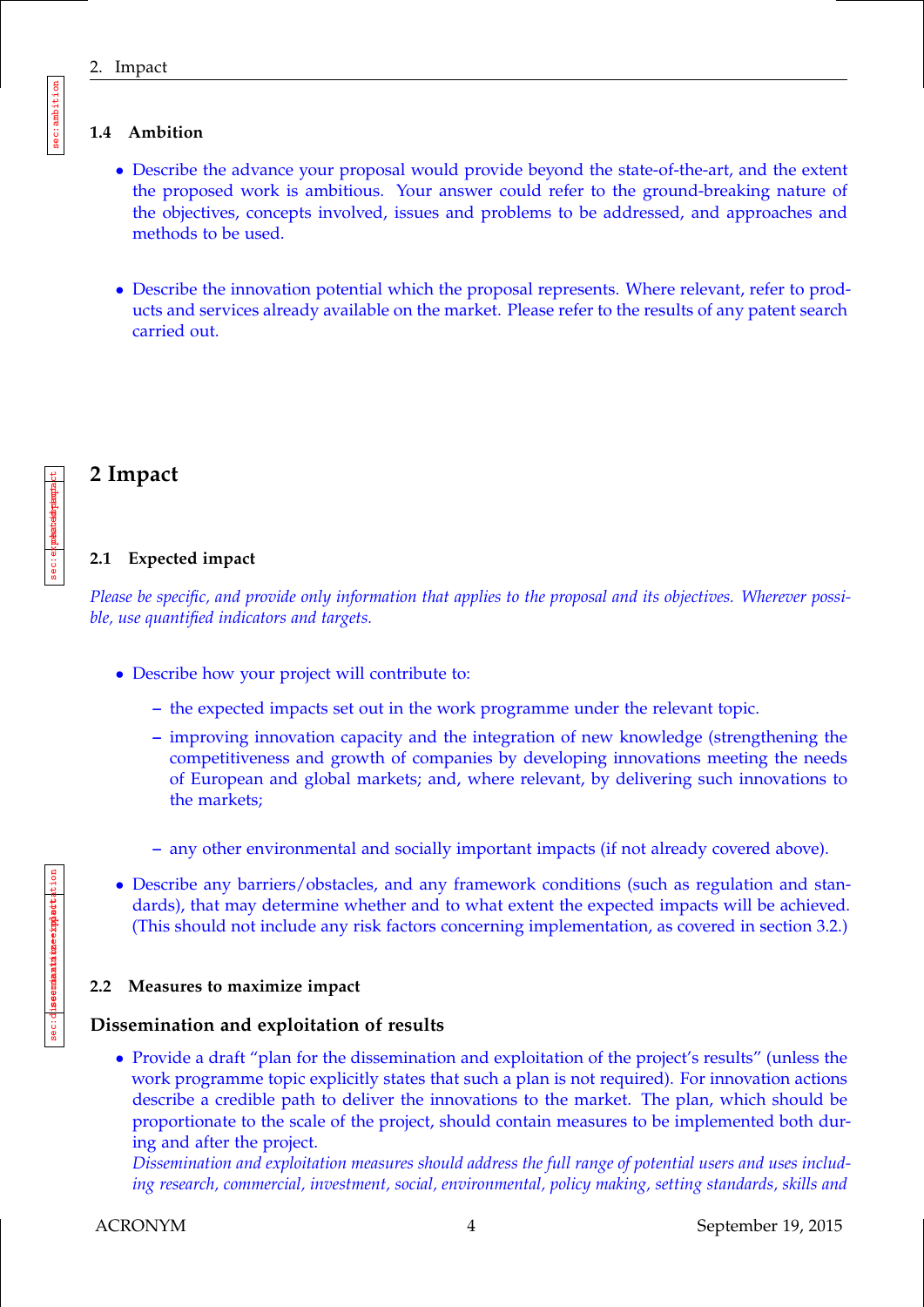*educational training.*

*The approach to innovation should be as comprehensive as possible, and must be tailored to the specific technical, market and organisational issues to be addressed.*

- Explain how the proposed measures will help to achieve the expected impact of the project. Include a business plan where relevant.
- Where relevant, include information on how the participants will manage the research data generated and/or collected during the project, in particular addressing the following issues:<sup>2</sup>
	- **–** What types of data will the project generate/collect?
	- **–** What standards will be used?
	- **–** How will this data be exploited and/or shared/made accessible for verification and re-use? If data cannot be made available, explain why.
	- **–** How will this data be curated and preserved?

*You will need an appropriate consortium agreement to manage (amongst other things) the ownership and access to key knowledge (IPR, data etc.). Where relevant, these will allow you, collectively and individually, to pursue market opportunities arising from the project's results. The appropriate structure of the consortium to support exploitation is addressed in section 3.3.*

• Outline the strategy for knowledge management and protection. Include measures to provide open access (free on-line access, such as the "green" or "gold" model) to peer-reviewed scientific publications which might result from the project<sup>3</sup>.

*Open access publishing (also called 'gold' open access) means that an article is immediately provided in open access mode by the scientific publisher. The associated costs are usually shifted away from readers, and instead (for example) to the university or research institute to which the researcher is affiliated, or to the funding agency supporting the research.*

*Self-archiving (also called 'green' open access) means that the published article or the final peer-reviewed manuscript is archived by the researcher - or a representative - in an online repository before, after or alongside its publication. Access to this article is often - but not necessarily - delayed ("embargo period"), as some scientific publishers may wish to recoup their investment by selling subscriptions and charging pay-per-download/view fees during an exclusivity period.*

### **Communication activities**

• Describe the proposed communication measures for promoting the project and its findings during the period of the grant. Measures should be proportionate to the scale of the project, with clear objectives. They should be tailored to the needs of various audiences, including groups beyond the project's own community. Where relevant, include measures for public/societal engagement on issues related to the project.

<sup>&</sup>lt;sup>2</sup>For further guidance on research data management, please refer to the H2020 Online Manual on the Participant Portal. <sup>3</sup>Open access must be granted to all scientific publications resulting from Horizon 2020 actions. Further guidance on open access is available in the H2020 Online Manual on the Participant Portal.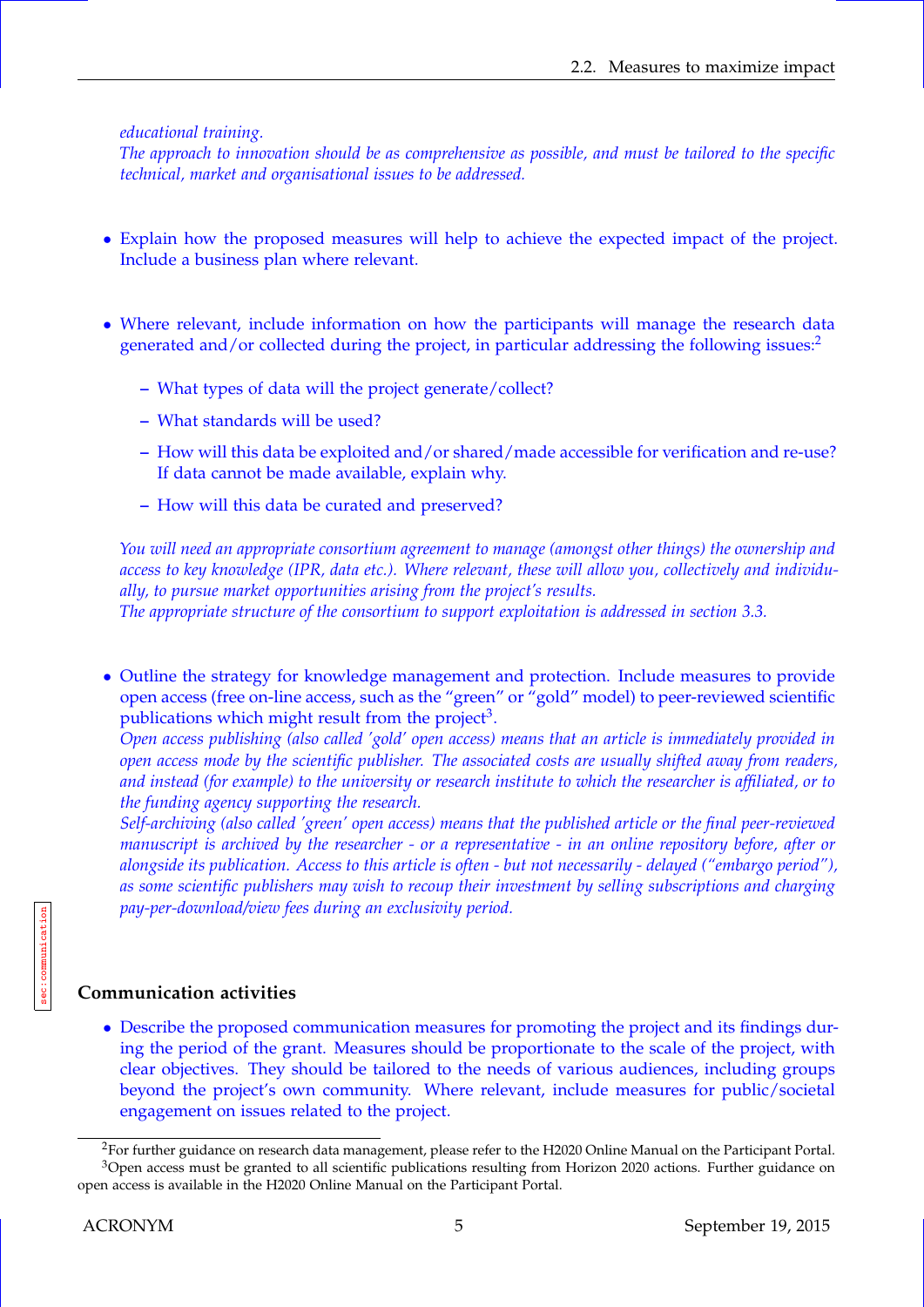cha:implementation

sec:wo<mark>rdraphampl</mark>ementation

sec:work-plan

### **3.1 Work plan – Work packages, deliverables, and milestones**

Please provide the following:

- brief presentation of the overall structure of the work plan;
- timing of the different work packages and their components (Gantt chart or similar);
- detailed work description, i.e.:
	- **–** a description of each work package (table 3.1a);
	- **–** a list of work packages (table 3.1b);
	- **–** a list of major deliverables (table 3.1c);
- graphical presentation of the components showing how they inter-relate (Pert chart or similar).

*Give full details. Base your account on the logical structure of the project and the stages in which it is to be carried out. Include details of the resources to be allocated to each work package. The number of work packages should be proportionate to the scale and complexity of the project.*

*You should give enough detail in each work package to justify the proposed resources to be allocated and also quantified information so that progress can be monitored, including by the Commission.*

*You are advised to include a distinct work package on "management" (see section 3.2) and to give due visibility in the work plan to "dissemination and exploitation" and "communication activities", either with distinct tasks or distinct work packages.*

*You will be required to include an updated (or confirmed) "plan for the dissemination and exploitation of results" in both the periodic and final reports. (This does not apply to topics where a draft plan was not required.) This should include a record of activities related to dissemination and exploitation that have been undertaken and those still planned. A report of completed and planned communication activities will also be required.*

*If your project is taking part in the Pilot on Open Research Data*<sup>4</sup> *, you must include a 'data management plan' as a distinct deliverable within the first 6 months of the project. A template for such a plan is given in the guidelines on data management in the H2020 Online Manual. This deliverable will evolve during the lifetime of the project in order to present the status of the project's reflections on data management.*

### *Definitions:*

*"Work package" means a major sub-division of the proposed project.*

*"Deliverable" means a distinct output of the project, meaningful in terms of the project's overall objectives and constituted by a report, a document, a technical diagram, a software etc.*

<sup>4</sup>Certain actions under Horizon 2020 participate in the 'Pilot on Open Research Data in Horizon 2020'. All other actions can participate on a voluntary basis to this pilot. Further guidance is available in the H2020 Online Manual on the Participant Portal.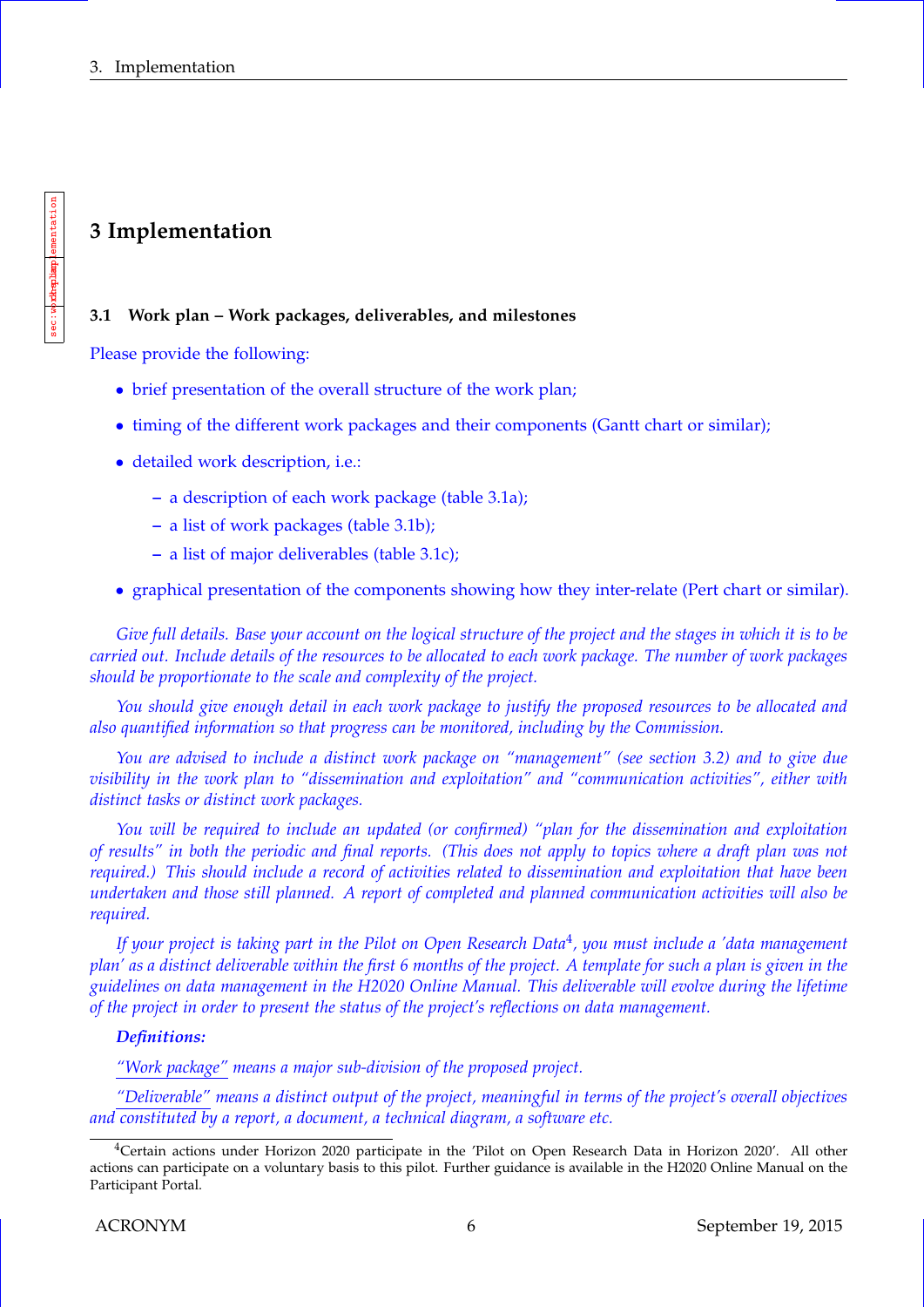*"Milestones" means control points in the project that help to chart progress. Milestones may correspond to the completion of a key deliverable, allowing the next phase of the work to begin. They may also be needed at intermediary points so that, if problems have arisen, corrective measures can be taken. A milestone may be a critical decision point in the project where, for example, the consortium must decide which of several technologies to adopt for further development.*

*Report on work progress is done primarily through the periodic and final reports. Deliverables should complement these reports and should be kept to the minimum necessary.*

### **Work package description**

| Work package number | WP1 |                                |       | Starting month $\vert$ |
|---------------------|-----|--------------------------------|-------|------------------------|
| Work package title  |     | <b>MANAGEMENT WORK PACKAGE</b> |       |                        |
| Participant number  |     |                                |       |                        |
| <b>Short name</b>   | UoC | UoP2                           | UoP3- |                        |
| Person-months       | 12  |                                |       |                        |

### **Objectives**

This work package has the following objectives:

- 1. To develop ....
- 2. To apply this ....
- 3. etc.

### **Description of work**

Description of work carried out in WP, broken down into tasks, and with role of partners list. Use the \wptask command.

| Task T1.1: Test (M1-M12)<br>Here we will test the WP Task code.                        | Leader: <b>UoC</b> . Contributors: UoC        |
|----------------------------------------------------------------------------------------|-----------------------------------------------|
| Task T1.2: Integrate (M6-M9)<br>In this task UZH will integrate the work done in T1.1. | Leader: <b>UoC</b> . Contributors: UoC        |
| Task T1.3: Apply (M9-M12)<br>Here all the WP participants will apply the results to    | Leader: <b>UoP3</b> . Contributors: All other |
| Role of partners                                                                       |                                               |
| Participant short name will lead Task T1.2.                                            |                                               |
| $U_0C$ will                                                                            |                                               |
|                                                                                        |                                               |
|                                                                                        |                                               |

sec:wps wp:management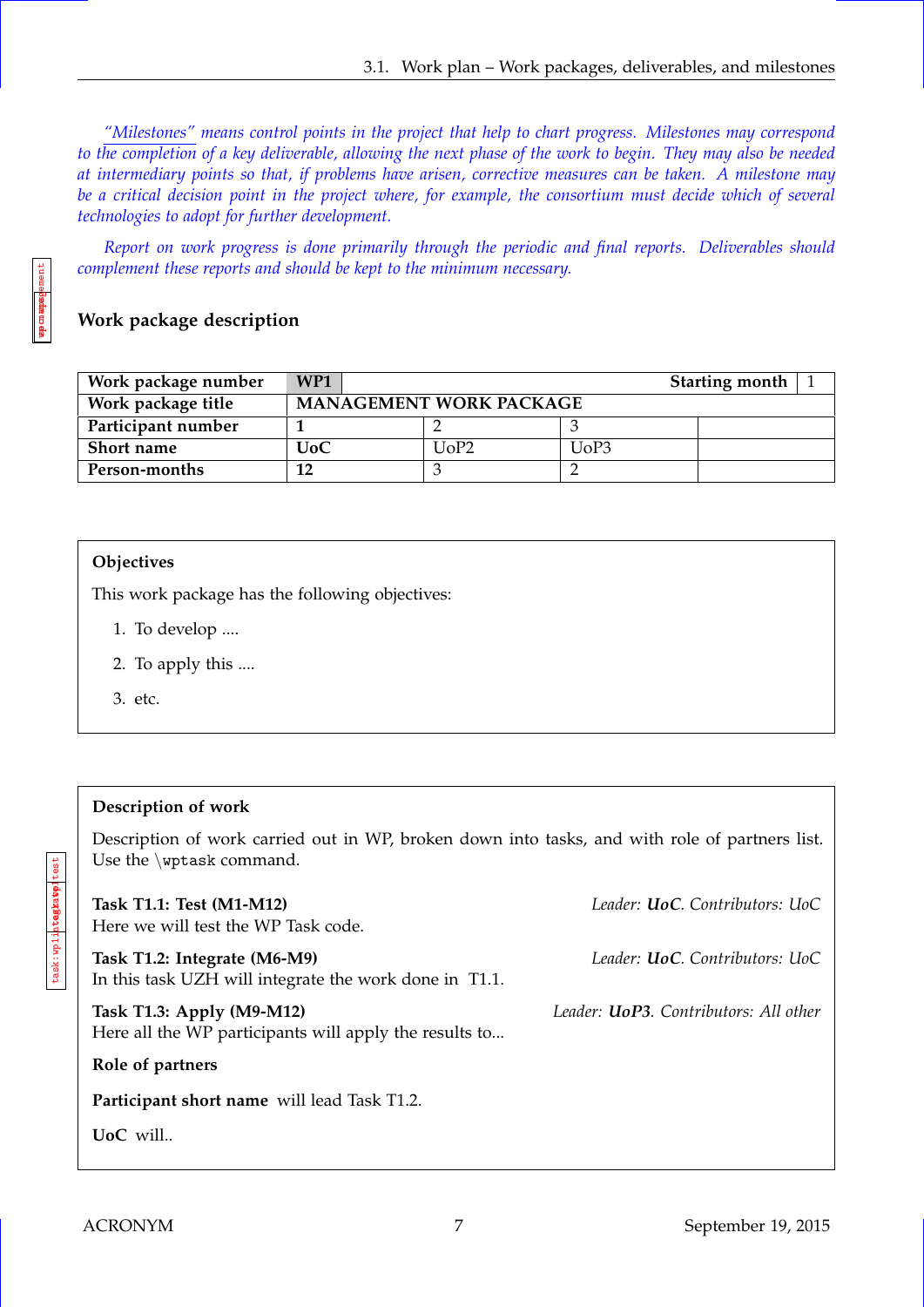### 3. Implementation

 $\overline{\mathbf{a}}$ dev:who happened at 1 on . peredagan <mark>delukapr</mark>ica rebo<sup>d</sup> devinal principation dev: wpdqaradprima lev:

### **Deliverables**

- **D1.1** Report on the definition of the model specifications. **(M36)**
- **D1.2** Report on Feasibility study for the model implementation. **(M12)**
- **D1.3** Prototype of model implementation. **(M24)**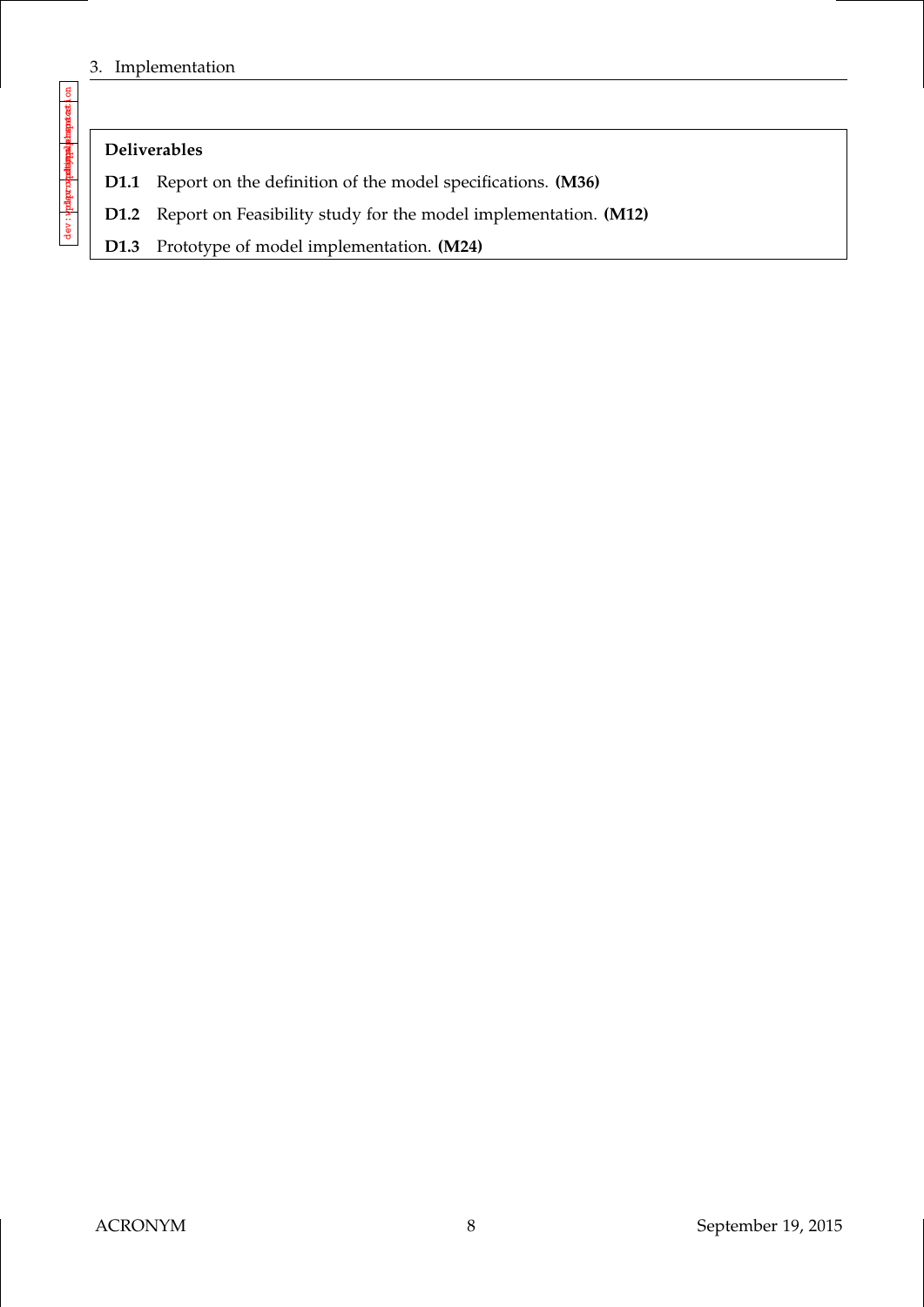| Work package number | WP2 |                               |      | Starting month |
|---------------------|-----|-------------------------------|------|----------------|
| Work package title  |     | DEVELOPMENT WORK PACKAGE      |      |                |
| Participant number  |     |                               |      |                |
| Short name          | UoC | U <sub>0</sub> P <sub>2</sub> | UoP3 |                |
| Person-months       |     | 12                            |      |                |

### **Objectives**

This work package has the following objectives:

- 1. To develop ....
- 2. To apply this ....
- 3. etc.

### **Description of work**

Description of work carried out in WP, broken down into tasks, and with role of partners list. Use the \wptask command.

| Task T2.1: Test (M1-M12)<br>Here we will test the WP Task code.                        | Leader: <b>UoC</b> , Contributors: UoC        |
|----------------------------------------------------------------------------------------|-----------------------------------------------|
| Task T2.2: Integrate (M6-M9)<br>In this task UZH will integrate the work done in T2.1. | Leader: <b>UoC</b> , Contributors: UoC        |
| Task T2.3: Apply (M9-M12)<br>Here all the WP participants will apply the results to    | Leader: <b>UoP2</b> . Contributors: All other |
| Role of partners                                                                       |                                               |
| Participant short name will lead Task T2.2.                                            |                                               |
| $U_0C$ will                                                                            |                                               |
|                                                                                        |                                               |
|                                                                                        |                                               |

dev:wp2erxroupderyppalpeRepetret.ion dev:w<mark>holeigna</mark>lementation devinal paraperes dev: wp2prototheter

### **Deliverables**

**D2.1** Report on the definition of the model specifications. **(M36)**

**D2.2** Report on Feasibility study for the model implementation. **(M12)**

**D2.3** Prototype of model implementation. **(M24)**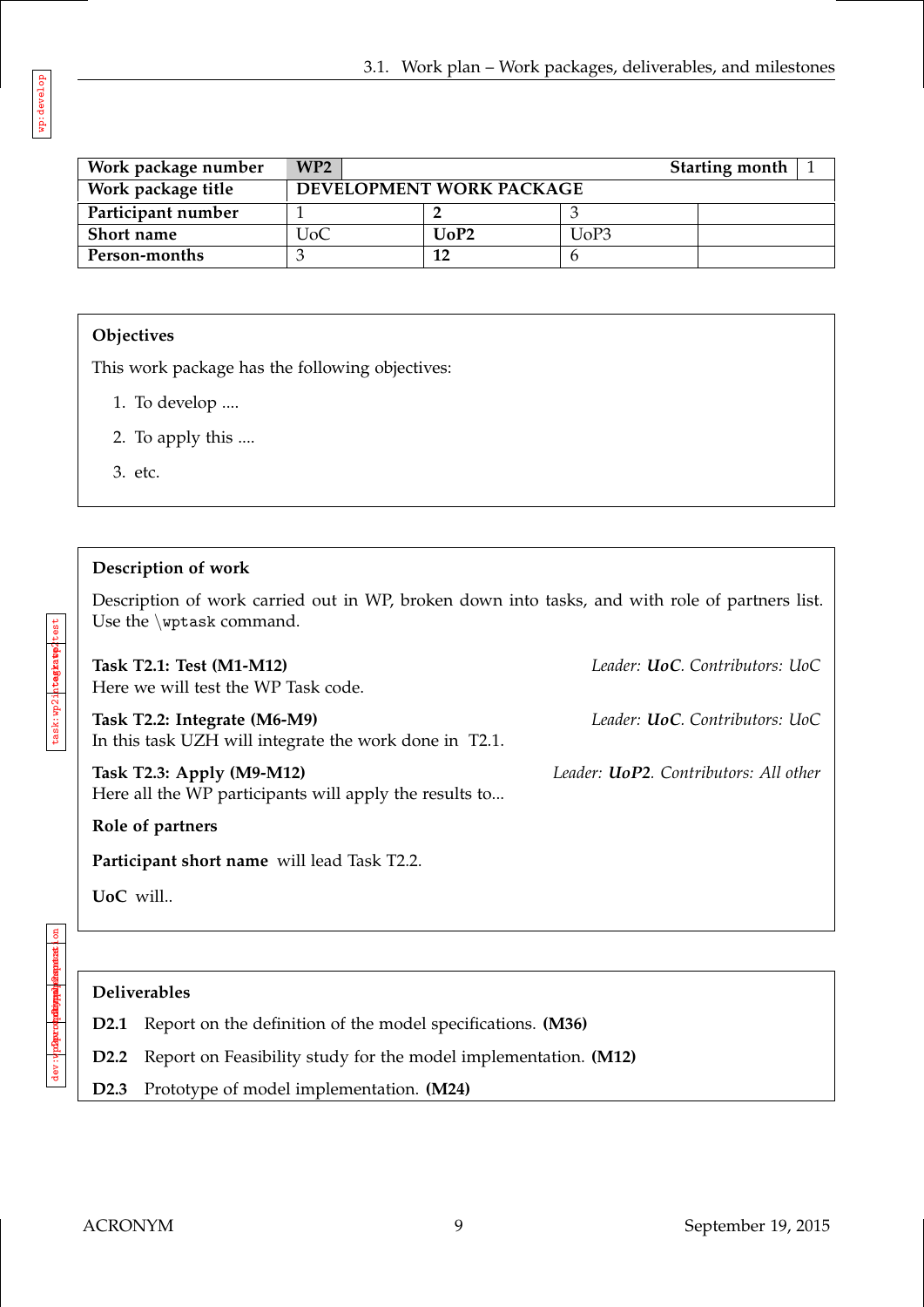| Work package number | WP3                      |      |                               | Starting month $\vert$ |
|---------------------|--------------------------|------|-------------------------------|------------------------|
| Work package title  | <b>TEST WORK PACKAGE</b> |      |                               |                        |
| Participant number  |                          |      |                               |                        |
| Short name          | UoC                      | UoP2 | U <sub>0</sub> P <sub>3</sub> |                        |
| Person-months       |                          |      | 12                            |                        |

### **Objectives**

This work package has the following objectives:

- 1. To develop ....
- 2. To apply this ....
- 3. etc.

### **Description of work**

Description of work carried out in WP, broken down into tasks, and with role of partners list. Use the \wptask command.

| Task T3.1: Test (M1-M12)<br>Here we will test the WP Task code.                        | Leader: <b>UoC</b> . Contributors: UoC        |
|----------------------------------------------------------------------------------------|-----------------------------------------------|
| Task T3.2: Integrate (M6-M9)<br>In this task UZH will integrate the work done in T3.1. | Leader: <b>UoC</b> . Contributors: UoC        |
| Task T3.3: Apply (M9-M12)<br>Here all the WP participants will apply the results to    | Leader: <b>UoP3</b> , Contributors: All other |
| Role of partners                                                                       |                                               |
| Participant short name will lead Task T3.2.<br>U <sub>o</sub> C will                   |                                               |

devinations permetes deu: w<mark>ingsubar</mark>iementation dev: w**pday cothesignes** 

### **Deliverables**

**D3.1** Report on the definition of the model specifications. **(M36)**

**D3.2** Report on Feasibility study for the model implementation. **(M12)**

**D3.3** Prototype of model implementation. **(M24)**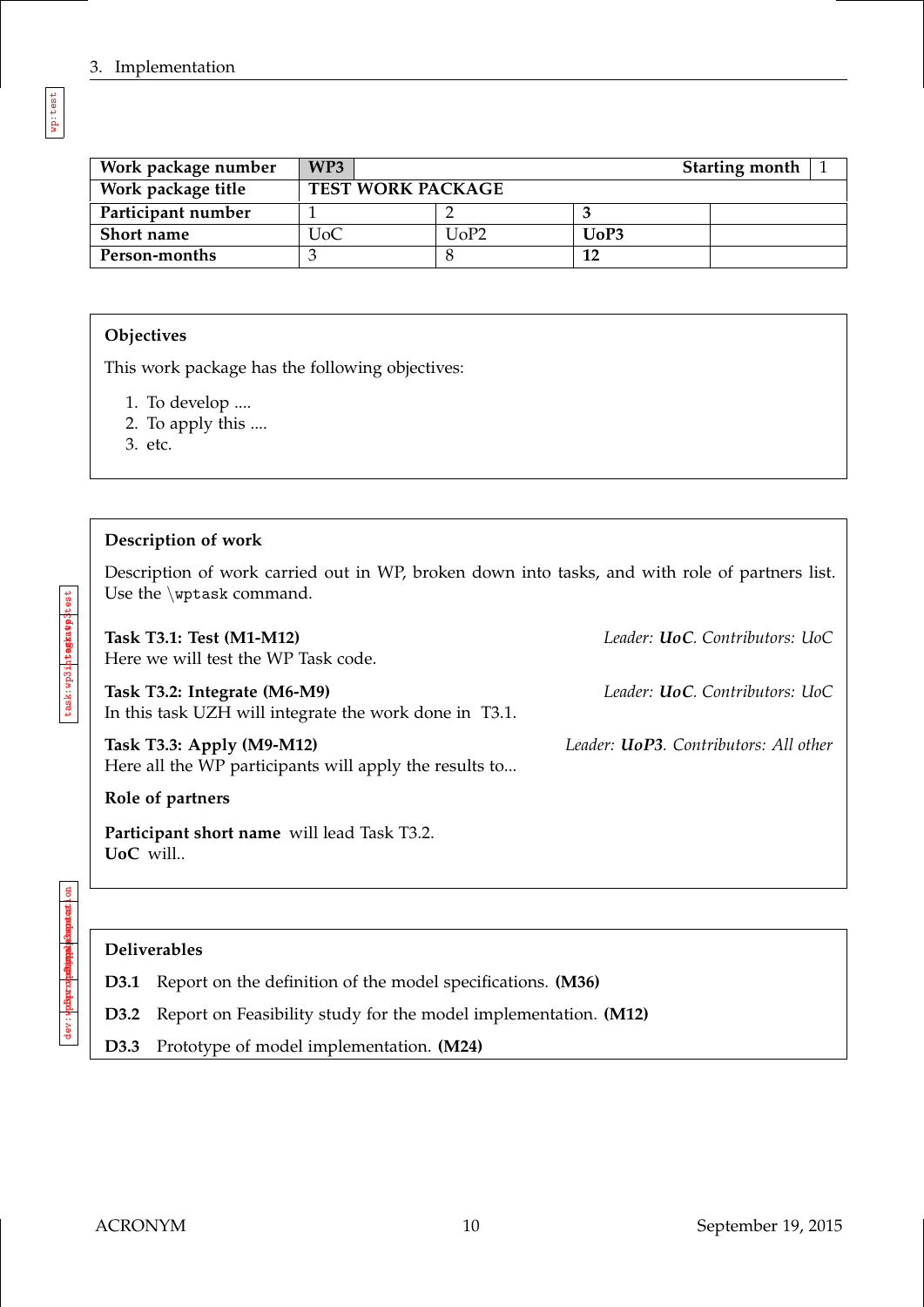### **List of work packages**

| Work<br>package<br>number | Work package title                                  | Lead<br>partic-<br>ipant<br>no. | Lead partici-<br>pant name | Person-<br>months | <b>Start</b><br>month | End<br>month |
|---------------------------|-----------------------------------------------------|---------------------------------|----------------------------|-------------------|-----------------------|--------------|
| WP1                       | <b>MANAGEMENT</b><br><b>WORK</b><br><b>PACKAGE</b>  |                                 | U <sub>0</sub> C           | 17                |                       | 36           |
| WP2                       | <b>DEVELOPMENT</b><br><b>WORK</b><br><b>PACKAGE</b> | $\overline{2}$                  | UoP2                       | 21                |                       | 36           |
| WP3                       | TEST WORK PACKAGE                                   | 3                               | UoP3                       | 23                |                       | 36           |
|                           | <b>TOTAL</b>                                        |                                 |                            | 61                |                       |              |

### Table 3.1b: List of work packages

## sec:deliverables sec:deliverable

sec:wplist

### **List of deliverables**

List of deliverables<sup>5</sup>

**KEY**

*Deliverable numbers in order of delivery dates. Please use the numbering convention* <*WP number*> . <*number of deliverable within that WP*>*.*

*For example, deliverable 4.2 would be the second deliverable from work package 4.*

### **Type:**

*Use one of the following codes:* R: Document, report (excluding the periodic and final reports) DEM: Demonstrator, pilot, prototype, plan designs DEC: Websites, patents filing, press & media actions, videos, etc. OTHER: Software, technical diagram, etc.

### **Dissemination level**:

*Use one of the following codes:*

PU = Public, fully open, e.g. web

CO = Confidential, restricted under conditions set out in Model Grant Agreement

CI = Classified, information as referred to in Commission Decision 2001/844/EC.

### **Delivery date**:

Measured in months from the project start date (month 1).

| Delive-                | Deliverable name                                     | <b>WP</b> | Lead par- $\vert$ Na- $\vert$ Disse- $\vert$ |     |       | <b>Delivery</b> |
|------------------------|------------------------------------------------------|-----------|----------------------------------------------|-----|-------|-----------------|
| rable                  |                                                      | no.       | ticipant                                     | tu- | mina- | date            |
| num-                   |                                                      |           | name                                         | re  | tion  | (proj.          |
| ber                    |                                                      |           |                                              |     | Level | month)          |
| D <sub>1.2</sub>       | Report on Feasibility study for the model   WP1 UoP3 |           |                                              |     | PU    | 12              |
|                        | implementation.                                      |           |                                              |     |       |                 |
| Continued on next page |                                                      |           |                                              |     |       |                 |

 $^5$ If your action taking part in the Pilot on Open Research Data, you must include a data management plan as a distinct deliverable within the first 6 months of the project. This deliverable will evolve during the lifetime of the project in order to present the status of the project's reflections on data management. A template for such a plan is available on the Participant Portal (Guide on Data Management).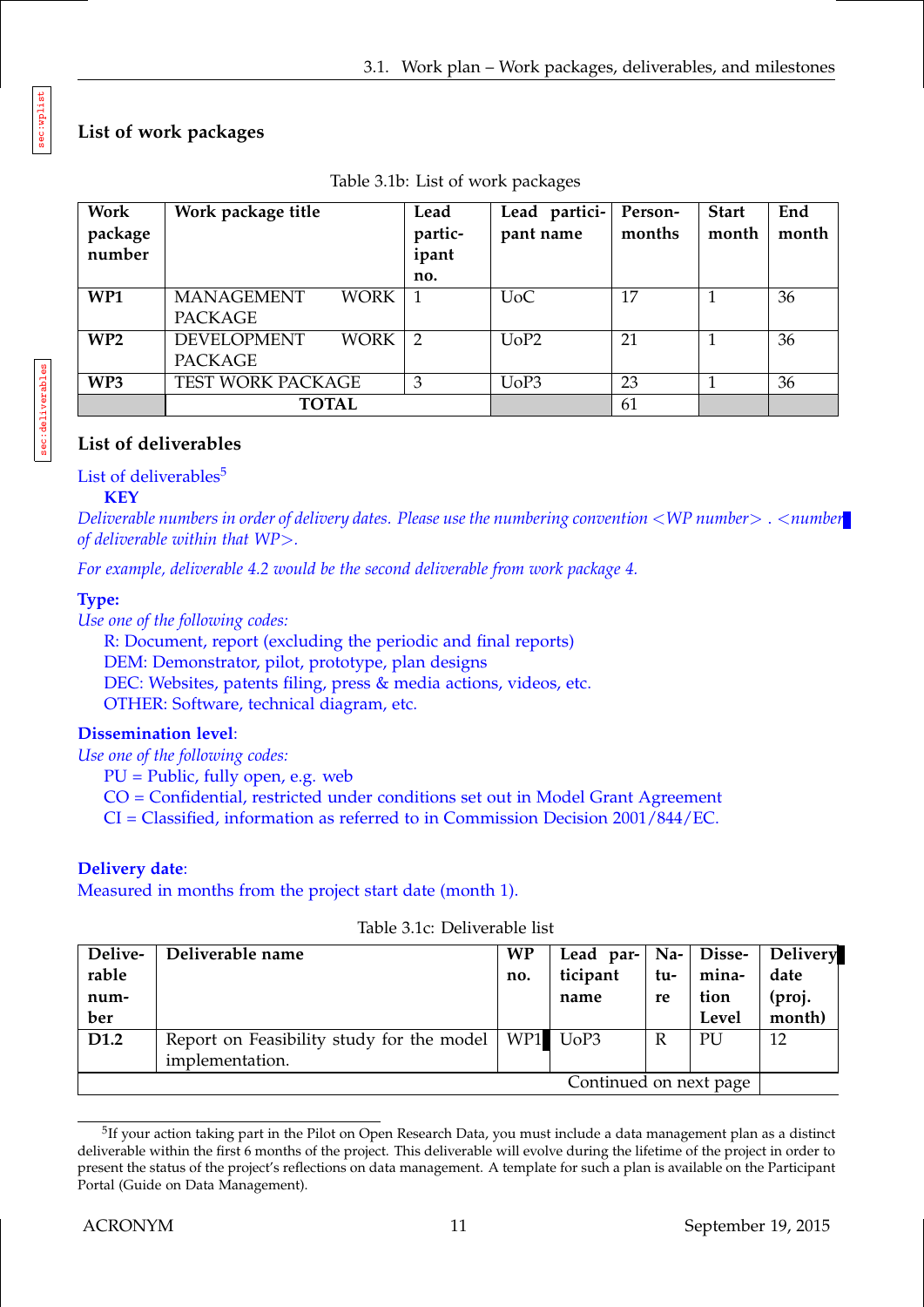| D2.2             | Report on Feasibility study for the model   |                 | WP2 UoP3         | $\mathbb{R}$ | PU | 12 |
|------------------|---------------------------------------------|-----------------|------------------|--------------|----|----|
|                  | implementation.                             |                 |                  |              |    |    |
| D3.2             | Report on Feasibility study for the model   |                 | WP3 UoP3         | R            | PU | 12 |
|                  | implementation.                             |                 |                  |              |    |    |
| D <sub>1.3</sub> | Prototype of model implementation.          | WP1             | UoP2             | $\mathbb{R}$ | PU | 24 |
| D2.3             | Prototype of model implementation.          | WP <sub>2</sub> | UoP2             | R            | PU | 24 |
| D3.3             | Prototype of model implementation.          | WP3             | UoP2             | R            | PU | 24 |
| D <sub>1.1</sub> | Report on the definition of the model spec- | WP1             | U <sub>o</sub> C | R            | PU | 36 |
|                  | ifications.                                 |                 |                  |              |    |    |
| D <sub>2.1</sub> | Report on the definition of the model spec- | WP <sub>2</sub> | U <sub>o</sub> C | $\mathbb{R}$ | PU | 36 |
|                  | ifications.                                 |                 |                  |              |    |    |
| D3.1             | Report on the definition of the model spec- | WP3             | $U_0C$           | R            | PU | 36 |
|                  | ifications.                                 |                 |                  |              |    |    |

### **3.2 Management structure and procedures**

- Describe the organisational structure and the decision-making ( including a list of milestones (table 3.2a))
- Explain why the organisational structure and decision-making mechanisms are appropriate to the complexity and scale of the project.
- Describe, where relevant, how effective innovation management will be addressed in the management structure and work plan. *Innovation management is a process which requires an understanding of both market and technical problems, with a goal of successfully implementing appropriate creative ideas. A new or improved product, service or process is its typical output. It also allows a consortium to respond to an external or internal opportunity.*
- Describe any critical risks, relating to project implementation, that the stated project's objectives may not be achieved. Detail any risk mitigation measures. Please provide a table with critical risks identified and mitigating actions (table 3.2b)

### **List of milestones**

### **KEY**

sec:milestones

ec:milestone;

### **Estimated date**

*Measured in months from the project start date (month 1)*

### **Means of verification**

*Show how you will confirm that the milestone has been attained. Refer to indicators if appropriate. For example: a laboratory prototype that is up and running; software released and validated by a user group; field survey complete and data quality validated.*

| Milestone | Milestone name | Related    | <b>Estimated</b> | Means of verifica-     |
|-----------|----------------|------------|------------------|------------------------|
| number    |                | <b>WPs</b> | date             | tion                   |
|           |                |            |                  | Continued on next page |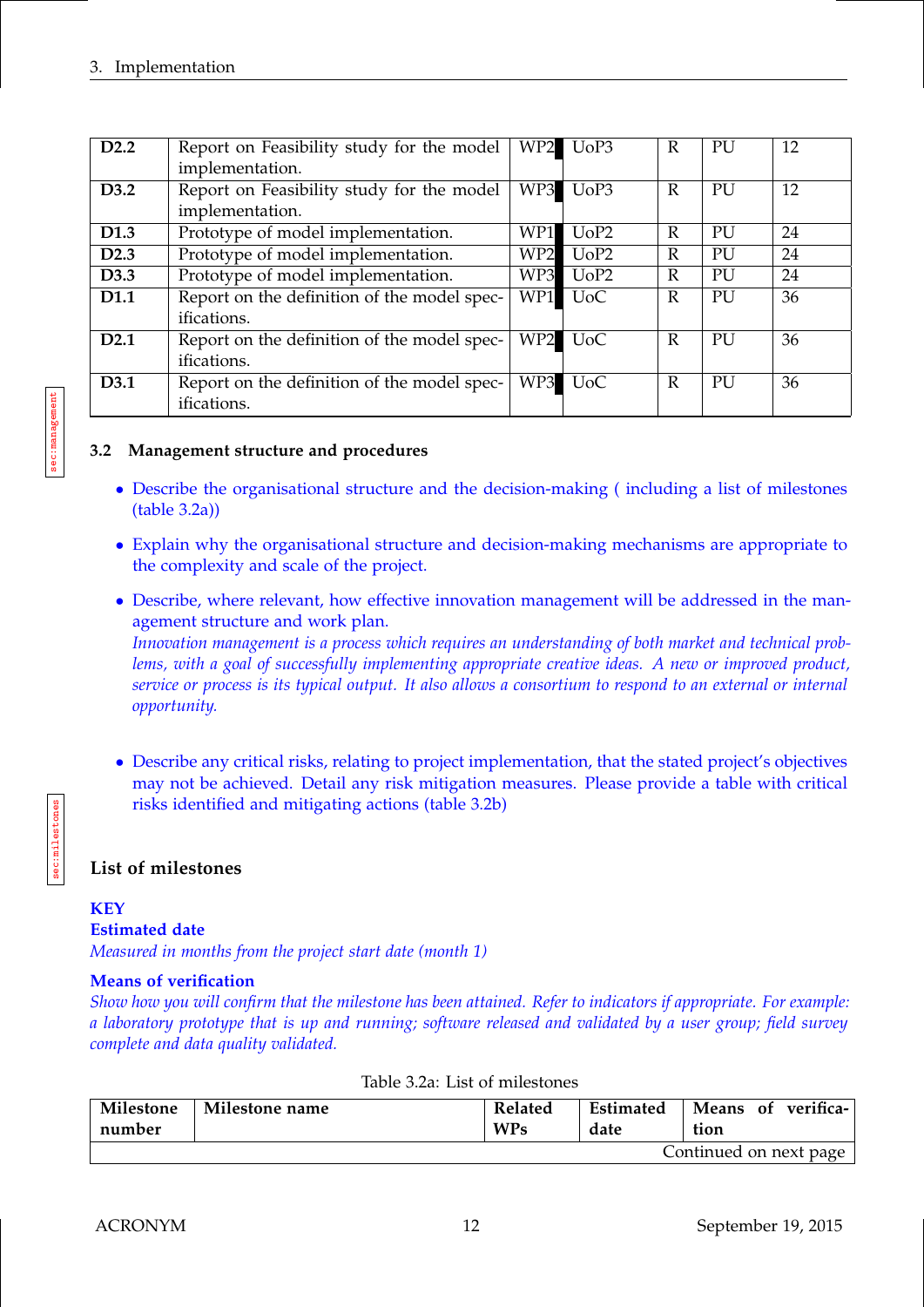table:risks

| M1             | Completed simulator development |                 | 24 | Software released<br>and validated |
|----------------|---------------------------------|-----------------|----|------------------------------------|
| M <sub>2</sub> | Final demonstration             | WP <sub>3</sub> | 36 | Application of re-<br>sults        |

### **Critical risks for implementation**

|  |  |  |  |  | Table 3.2b: Critical risks for implementation |
|--|--|--|--|--|-----------------------------------------------|
|--|--|--|--|--|-----------------------------------------------|

| <b>Description of Risk</b>                        | WPs involved    | Proposed risk-mitigation measures |
|---------------------------------------------------|-----------------|-----------------------------------|
| The dedicated chip sent to fabrication is $\vert$ | WP <sub>3</sub> | Resort to Software simulations    |
| not functional.                                   |                 |                                   |

### **3.3 Consortium as a whole**

*The individual members of the consortium are described in a separate section 4. There is no need to repeat that information here.*

- Describe the consortium. How will it match the projects objectives? How do the members complement one another (and cover the value chain, where appropriate)? In what way does each of them contribute to the project? How will they be able to work effectively together?
- If applicable, describe the industrial/commercial involvement in the project to ensure exploitation of the results and explain why this is consistent with and will help to achieve the specific measures which are proposed for exploitation of the results of the project (see section 2.2).
- **Other countries:** If one or more of the participants requesting EU funding is based in a country that is not automatically eligible for such funding (entities from Member States of the EU, from Associated Countries and from one of the countries in the exhaustive list included in General Annex A of the work programme are automatically eligible for EU funding), explain why the participation of the entity in question is essential to carrying out the project.

### **3.4 Resources to be committed**

*Please make sure the information in this section matches the costs as stated in the budget table in section 3 of the administrative proposal forms, and the number of person/months, shown in the detailed work package descriptions.*

### Please provide the following:

- a table showing number of person/months required (table 3.4a)
- a table showing "other direct costs" (table 3.4b) for participants where those costs exceed 15% of the personnel costs (according to the budget table in section 3 of the administrative proposal forms)

### **Summary of staff efforts**

Table 3.4a: *Please indicate the number of person/months over the whole duration of the planned work, for each work package, for each participant. Identify the work-package leader for each WP by showing the relevant person-month figure in bold.*

sec:risks

sec:resources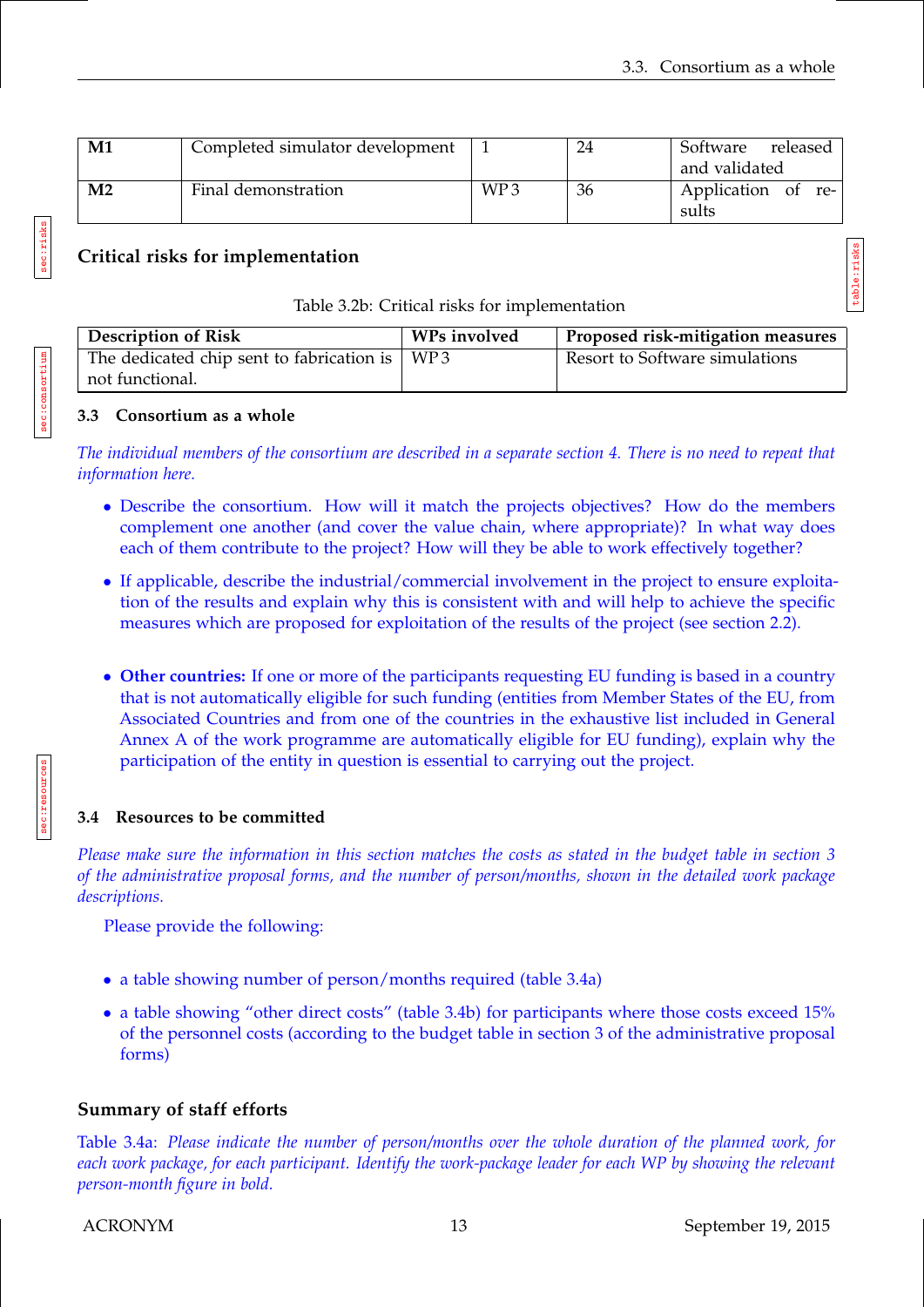|       | Partic. no.   Partic. short name | WP1 | WP2 |    | WP3 Total person months |
|-------|----------------------------------|-----|-----|----|-------------------------|
|       | UoC                              | 12  |     |    | 18                      |
|       | UoP2                             |     | 12  |    | 23                      |
|       | UoP3                             |     | h   | 12 | 20                      |
| Total |                                  | 15  | n1  | 23 | -61                     |

### Table 3.4a: Summary of staff effort

### **Other direct cost items (travel, equipment, other goods and services, large research infrastructure)**

Please provide a table of summary of costs for each participant, if the sum of the costs for "travel", "equipment", and "goods and services" exceeds 15% of the personnel costs for that participant (according to the budget table in section 3 of the proposal administrative forms).

| Participant no. 1 (UoC)  | Cost  | Justification                                              |  |  |
|--------------------------|-------|------------------------------------------------------------|--|--|
|                          | (EUR) |                                                            |  |  |
| <b>Travel</b>            | 2500  | 3 pairwise meetings for 2 people, 2 conferences for 3 peo- |  |  |
|                          |       | ple, 3 internal project meetings for 3 people              |  |  |
| Equipment                | 3000  | CAD workstation for chip design                            |  |  |
| Other goods and services | 60000 | Fabrication of 2 VLSI chips                                |  |  |
| <b>Total</b>             | 65500 |                                                            |  |  |
| Participant no. 2 (UoP2) | Cost  | <b>Justification</b>                                       |  |  |
|                          | (EUR) |                                                            |  |  |
| Other goods and services | 40000 | Fabrication of prototype PCBs                              |  |  |
| <b>Total</b>             | 40000 |                                                            |  |  |

Please complete the table below for all participants that would like to declare costs of large research infrastructure under Article 6.2 of the General Model Agreement, irrespective of the percentage of personnel costs. Please indicate (in the justification) if the beneficiary's methodology for declaring the costs for large research infrastructure has already been positively assessed by the Commission.

Note: Large research infrastructure means research infrastructure of a total value of at least EUR 20 million, for a beneficiary. More information and further guidance on the direct costing for the large research infrastructure is available in the H2020 Online Manual on the Participant Portal.

| Participant no. 1 (UoC)       | Cost<br>(EUR) | Justification |
|-------------------------------|---------------|---------------|
| Large research infrastructure | 400000        | Synchrotron   |
| Participant no. 3 (UoP3)      | Cost<br>(EUR) | Justification |
| Large research infrastructure | 400000        | Synchrotron   |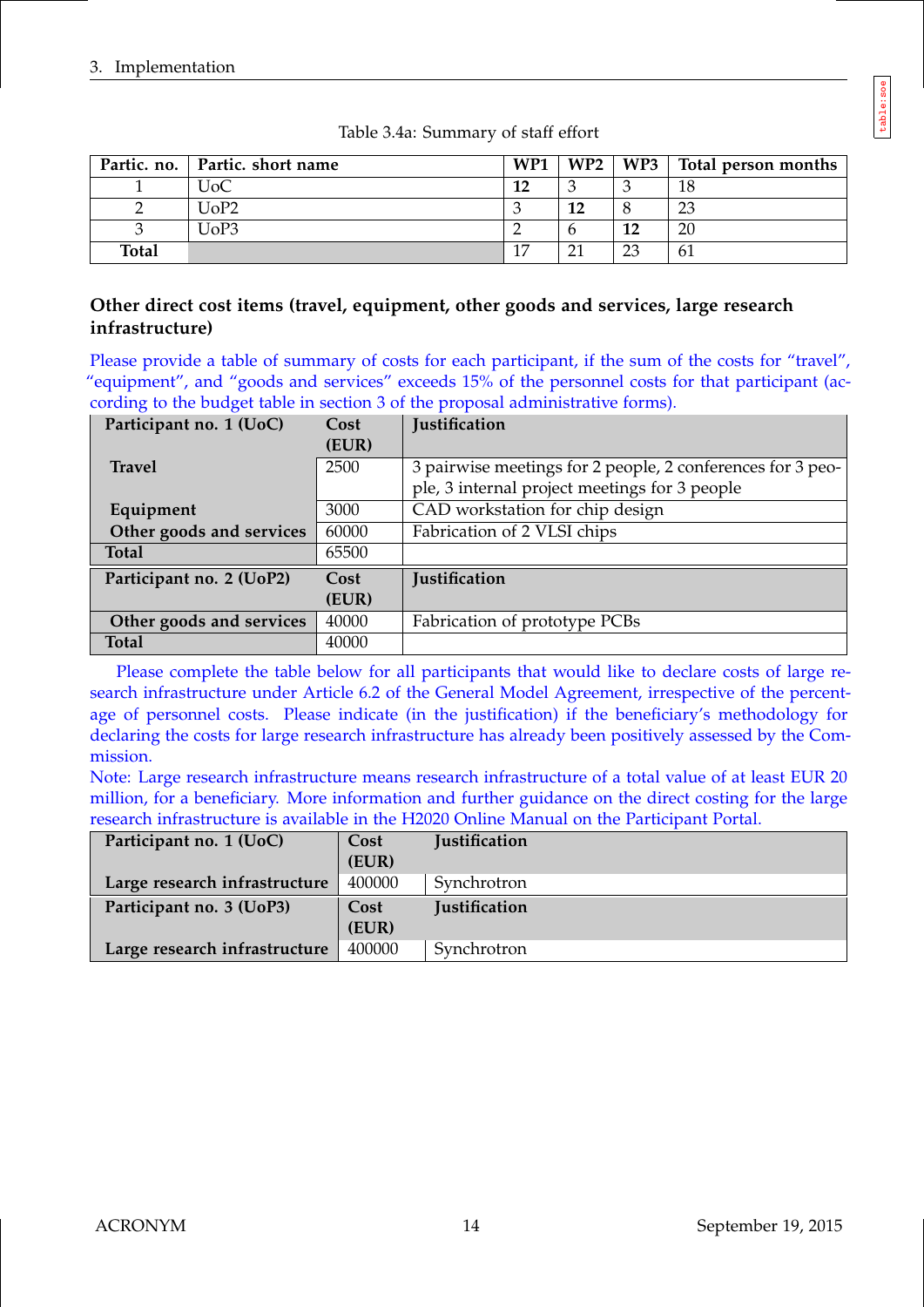### **4 Members of the consortium**

*This section is not covered by the page limit.*

*The information provided here will be used to judge the operational capacity.*

### **4.1 Participants (applicants)**

Please provide, for each participant, the following (if available):

- a description of the legal entity and its main tasks, with an explanation of how its profile matches the tasks in the proposal;
- a curriculum vitae or description of the profile of the persons, including their gender, who will be primarily responsible for carrying out the proposed research and/or innovation activities;
- a list of up to 5 relevant publications, and/or products, services (including widely-used datasets or software), or other achievements relevant to the call content;
- a list of up to 5 relevant previous projects or activities, connected to the subject of this proposal;
- a description of any significant infrastructure and/or any major items of technical equipment, relevant to the proposed work;
- any other supporting documents specified in the work programme for this call.

### **4.2 Third parties involved in the project (including use of third party resources)**

*Please complete, for each participant, the following table (or simply state "No third parties involved", if applicable).*

If yes in first row, please describe and justify the tasks to be subcontracted. If yes in second row, please describe the third party, the link of the participant to the third party, and describe and justify the foreseen tasks to be performed by the third party<sup>6</sup>. If yes in third row, please describe the third party and their contributions.

| U <sub>0</sub> C                                                                                           |     |
|------------------------------------------------------------------------------------------------------------|-----|
| Does the participant plan to subcontract certain tasks (please note that core tasks of $\vert$ Y/N         |     |
| the project should not be sub-contracted)                                                                  |     |
| Does the participant envisage that part of its work is performed by linked third parties                   | Y/N |
| Does the participant envisage the use of contributions in kind provided by third par- $\left  \right $ Y/N |     |
| ties (Articles 11 and 12 of the General Model Grant Agreement)                                             |     |

 $6A$  third party that is an affiliated entity or has a legal link to a participant implying a collaboration not limited to the action. (Article 14 of the Model Grant Agreement).

cha:memb

sec:participants

sec:participants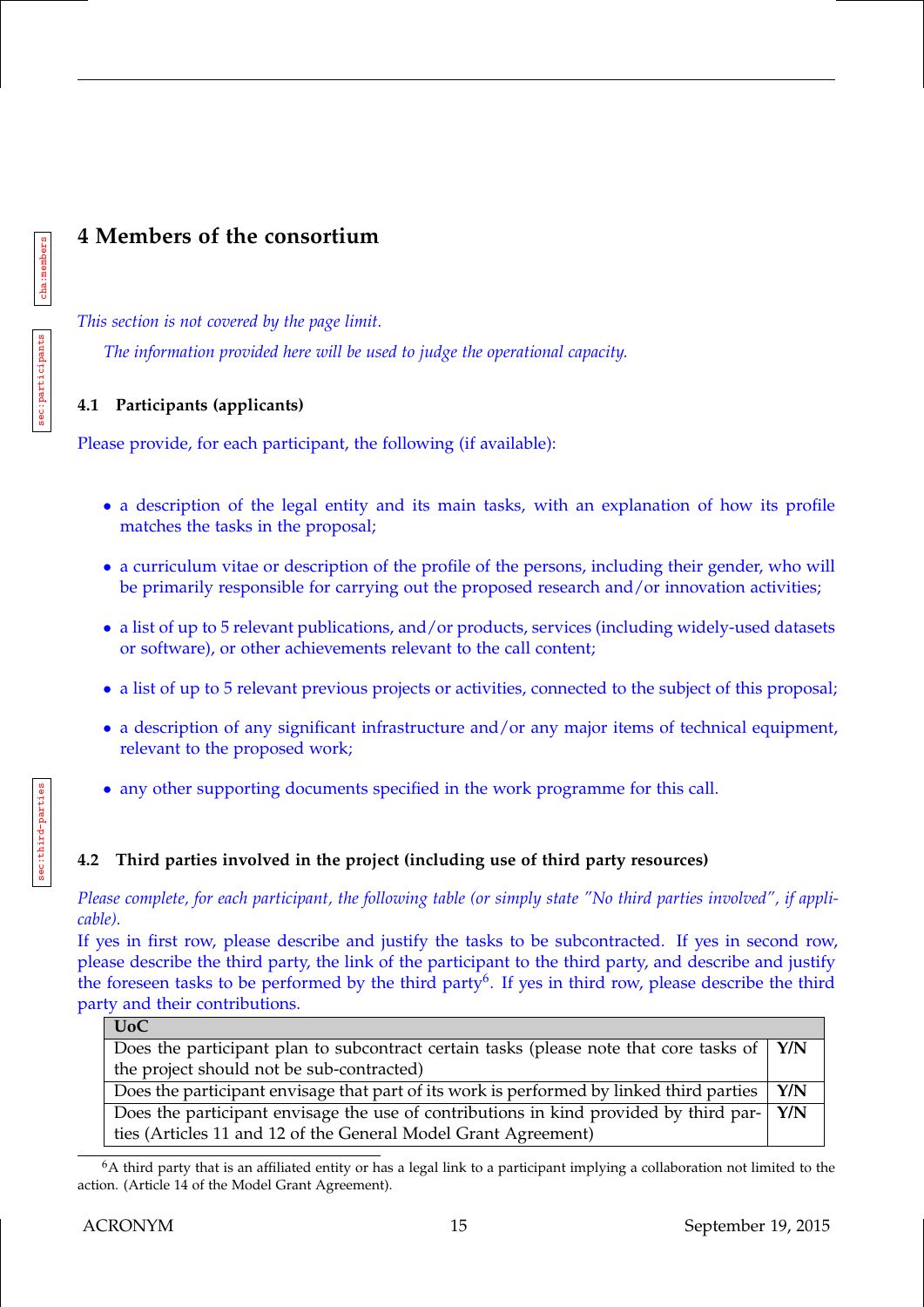### **UoP1**

Does the participant plan to subcontract certain tasks (please note that core tasks of the project should not be sub-contracted) **Y/N** Does the participant envisage that part of its work is performed by linked third parties **Y/N** 

Does the participant envisage the use of contributions in kind provided by third parties (Articles 11 and 12 of the General Model Grant Agreement) **Y/N**

### **UoP2**

Does the participant plan to subcontract certain tasks (please note that core tasks of the project should not be sub-contracted) **Y/N**

Does the participant envisage that part of its work is performed by linked third parties | Y/N Does the participant envisage the use of contributions in kind provided by third parties (Articles 11 and 12 of the General Model Grant Agreement) **Y/N**

### **5 Ethics and Security**

*This section is not covered by the page limit.*

### **5.1 Ethics**

If you have entered any ethics issues in the ethical issue table in the administrative proposal forms, you must:

- submit an ethics self-assessment, which:
	- **–** describes how the proposal meets the national legal and ethical requirements of the country or countries where the tasks raising ethical issues are to be carried out;
	- **–** explains in detail how you intend to address the issues in the ethical issues table, in particular as regard:
		- ∗ research objectives (e.g. study of vulnerable populations, dual use, etc.)
		- ∗ research methodology (e.g. clinical trials, involvement of children and related consent procedures, protection of any data collected, etc.)
		- ∗ the potential impact of the research (e.g. dual use issues, environmental damage, stigmatisation of particular social groups, political or financial retaliation, benefit-sharing, malevolent use, etc.).
- provide the documents that you need under national law(if you already have them), e.g.:
	- **–** an ethics committee opinion;
	- **–** the document notifying activities raising ethical issues or authorising such activities;

*If these documents are not in English, you must also submit an English summary of them (containing, if available, the conclusions of the committee or authority concerned).*

*If you plan to request these documents specifically for the project you are proposing, your request must contain an explicit reference to the project title.*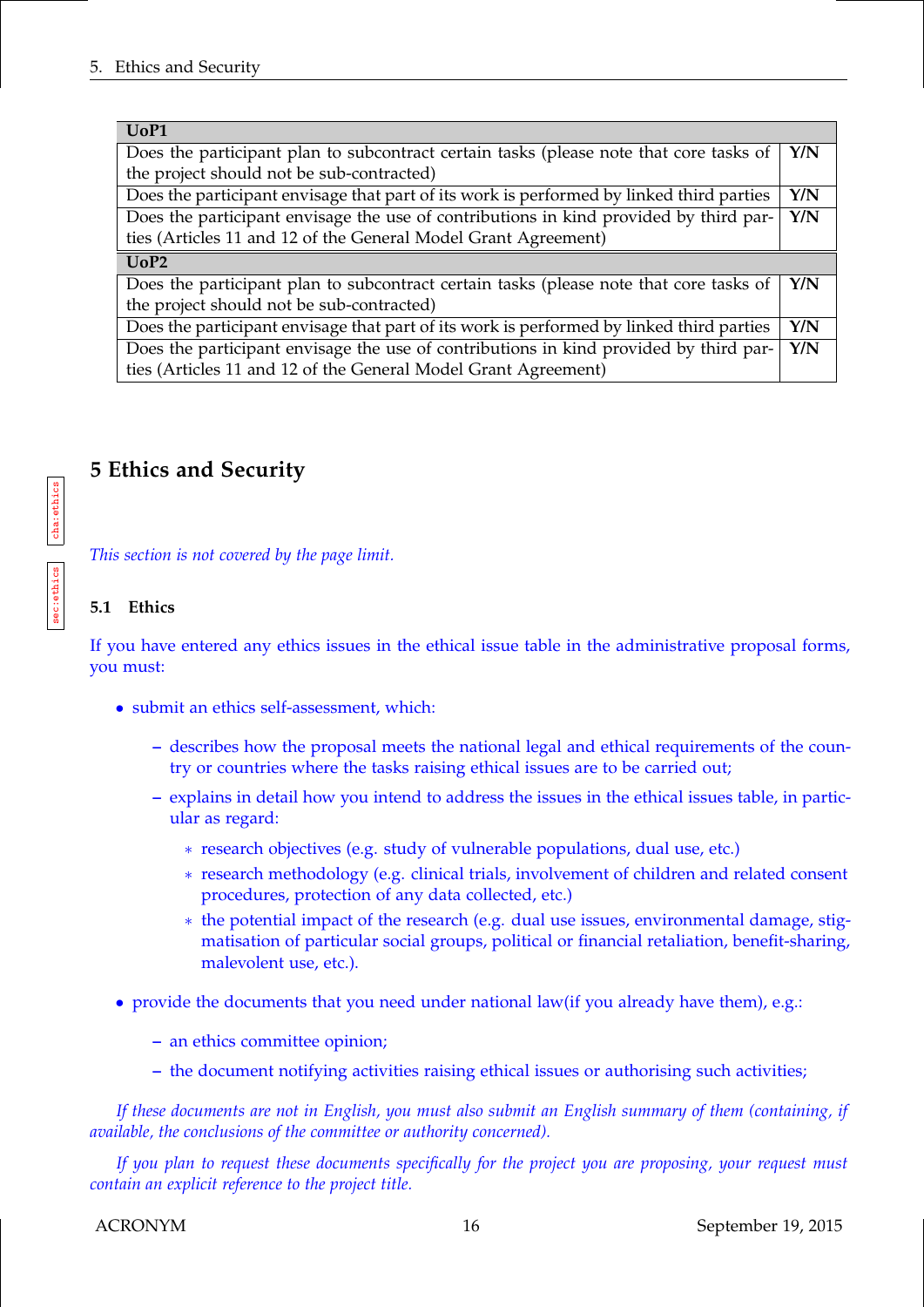### **5.2 Security**

<sup>7</sup> Please indicate if your project will involve:

- activities or results raising security issues: (YES/NO)
- "EU-classified information" as background or results: (YES/NO)

<sup>&</sup>lt;sup>7</sup>Article 37.1 of the Model Grant Agreement: Before disclosing results of activities raising security issues to a third party (including affiliated entities), a beneficiary must inform the coordinator – which must request written approval from the Commission/Agency. Article 37.2: Activities related to "classified deliverables" must comply with the "security requirements" until they are declassified. Action tasks related to classified deliverables may not be subcontracted without prior explicit written approval from the Commission/Agency. The beneficiaries must inform the coordinator – which must immediately inform the Commission/Agency – of any changes in the security context and –if necessary – request for Annex 1 to be amended (see Article 55).